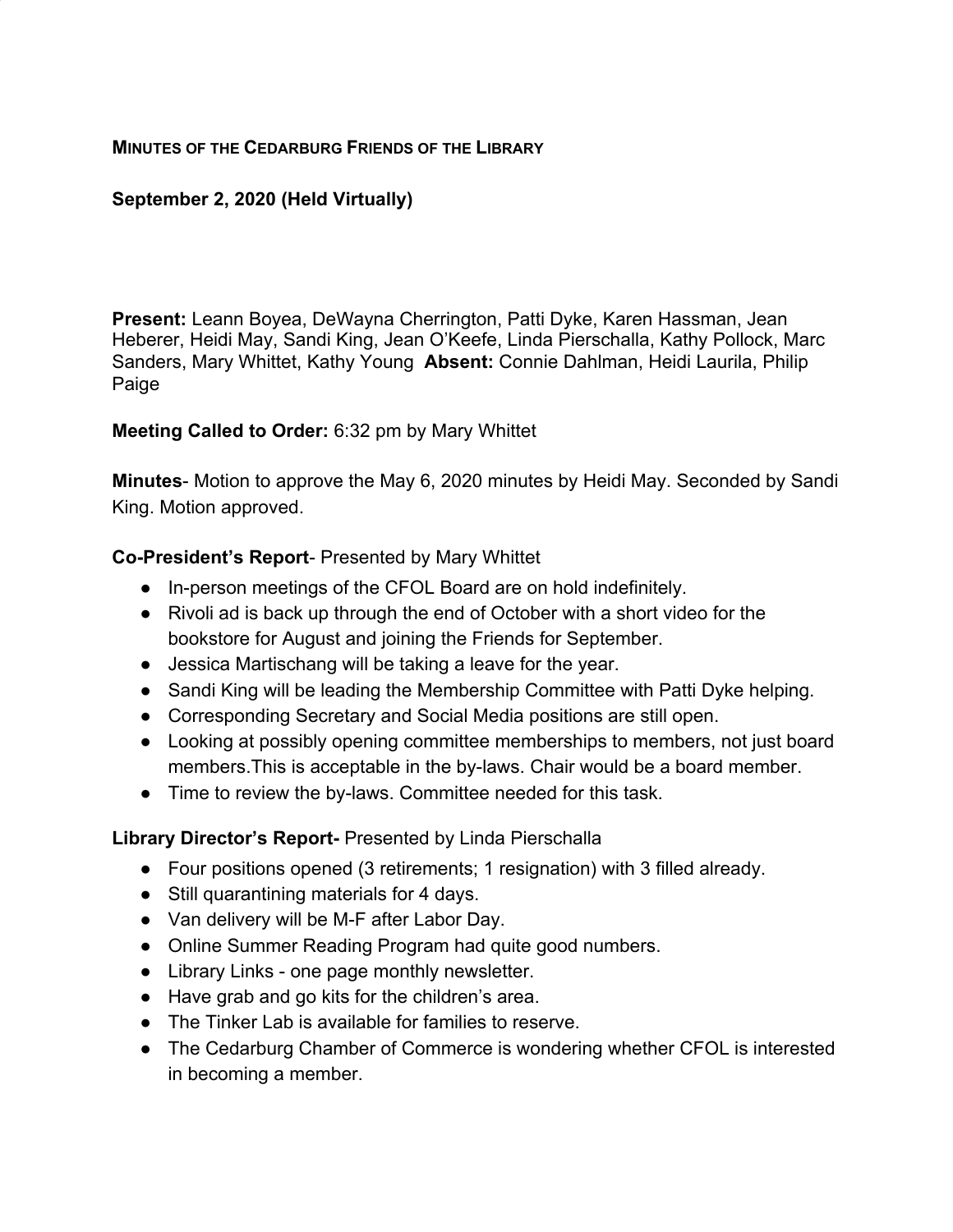# **Treasurer's Report-** Presented by Jean Heberer

- Down in both income and expenses.
- Cash:  $\sim$  \$36,000 in checking. Money Market/CD:  $\sim$  \$29,000
- Normal year expenses are  $\sim$ \$20,000 \$25,000
- Noted that we have  $\sim$ \$5,300 to still pay back to the library.
- Noted that there were a lot of expenses for the library due to COVID. Cut ~\$8,000 from the book budget.
- Mary Whittet noted that we will revisit needs in October.

## **Committee Reports:**

## **Buy the Book/Book Sales –** Presented by Heidi May

- Virtual StrawberryFest added a few new members.
- Still quarantining books for 4 days.
- Bookstore is open during library hours.
- A few book dealers have come in. Sold 48 boxes of books to Outside the Box.
- Have one person per day for sorting, but could still use more help with this.
- Looking at doing pop-up sales. Possible book sale dates: Oct. 9-11; Feb. 12-14.
- Getting ~\$200/week in books and ~\$26/week in magazines.
- Moved to change magazines to 3 for \$1 to avoid change. Moved by Dewayna Cherrington; seconded by Jean O'Keefe. Motion carried.

# **Membership - Presented by Sandi King**

- Big project is the membership brochure, including different levels as follows:
- Supporting \$10-25; Loyal \$26-50; Sustaining \$51-99; Patron \$100+; Forever \$500+ (one time only). Getting rid of Family and Senior Memberships. Motion for these new levels made by Dewayna Cherrington; seconded by Patti Dyke. Motion carried.

# **Cedarburg Reads/NEA Big Read** - Presented by Jean O'Keefe

- All virtual this year with kick-off on October 2nd.
- Will have 200 free copies of the book (175 to community; 25 in the library).
- Niederkorn Library has dropped off the promotional materials.
- Deb Bauer preparing kits of herbs to go with the book.
- Looking at bringing in Cedarburg Green, Kevin Westphal (Cedarburg City Forester) and others for interviewing on CPL.
- May need help with the book giveaway. Will have a spreadsheet set up for it.